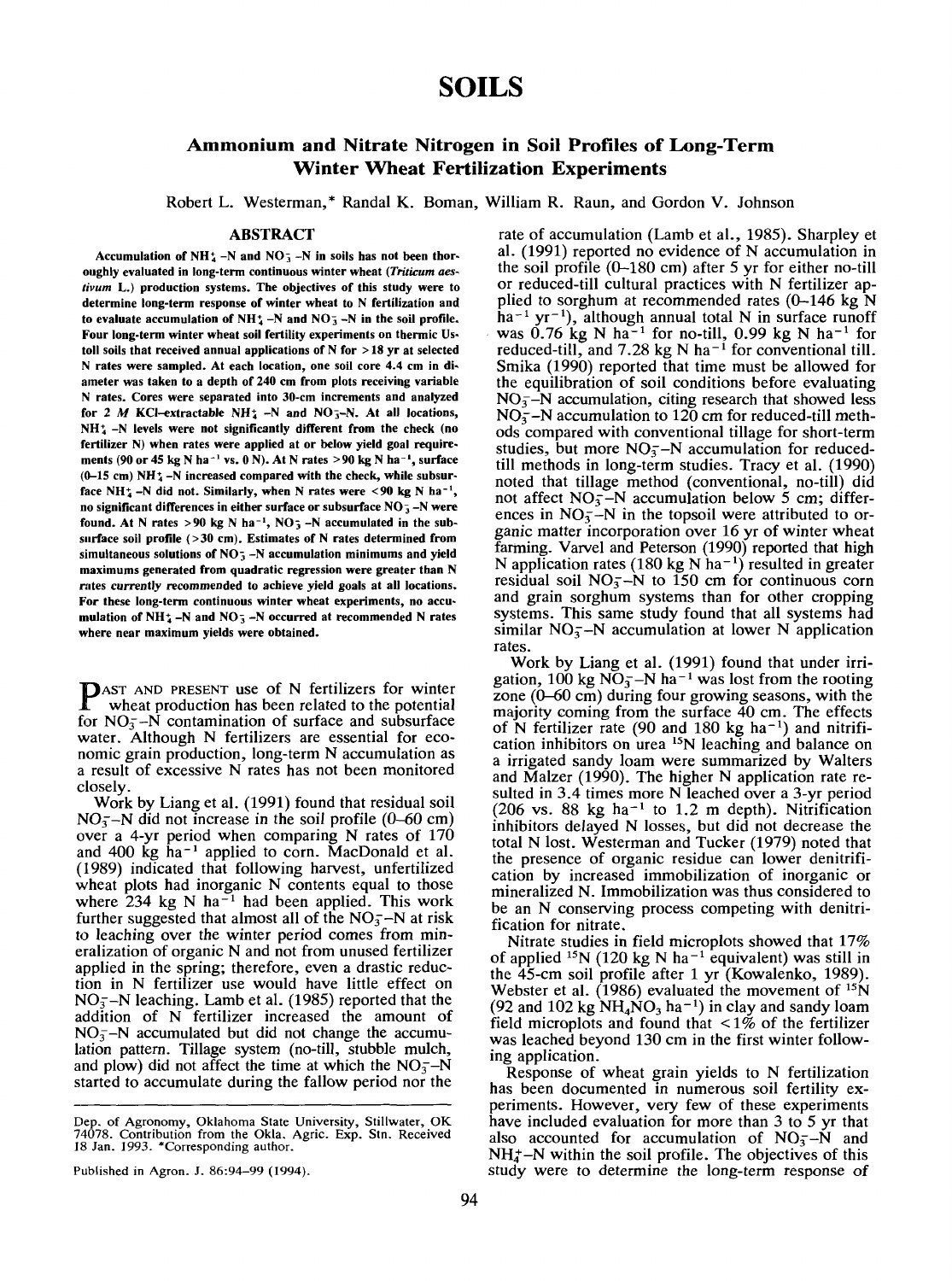|             | Year        |                     | Date          | Crop years<br>prior to |           | Harvest | Annual rainfall‡ |          |  |
|-------------|-------------|---------------------|---------------|------------------------|-----------|---------|------------------|----------|--|
| Experiment+ | established | <b>Replications</b> | sampled       | sampling               | Plot size | area    | Average          | Range    |  |
|             |             | no.                 |               |                        |           |         | $mm yr^-$        |          |  |
| 222         | 1969        |                     | 9 Sept. 1988  | 19                     | 111.5     | 55.7    | 817              | 584-1397 |  |
| 406         | 1965        |                     | 29 Sept. 1988 | 23                     | 104.1     | 55.7    | 611              | 279-1143 |  |
| 502         | 1970        |                     | 20 Sept. 1988 | 18                     | 89.2      | 55.7    | 821              | 483-1321 |  |
| 505         | 1970        |                     | 27 July 1990  | 20                     | 59.4      | 37.2    | 821              | 483-1323 |  |

Table 1. Experiments included in the analysis of NH<sub>4</sub>-N and NO<sub>3</sub>-N in soil profiles under long-term fertilization, with year established, **experimental design, soil core sampling date, and crop years prior to sampling.**

**Randomized complete block design in all experiments.**

Obtained from **years each study was conducted.**

winter wheat to N fertilization and to evaluate associated accumulation of  $NH_4^+$ –N and  $NO_3^-$ –N in the soil profile.

### MATERIALS AND METHODS

Four long-term winter wheat *(Triticum aestivurn* L.) fertility experiments were sampled to determine accumulation of  $N\dot{H}_{4}^{+}$ -N and  $NO_{3}^{-}$ -N within the soil profile. The four experiments are identified as 222, 406, 502, and 505. Experiments 502 and 505 were separate studies conducted at the same location and on the same soil type. Soil types were Kirkland sil loam (fine, mixed, thermic Udertic Paleustoll), Tillman clay loam (fine, mixed, thermic Typic Paleustoll) and Grant silt loam (fine-silty, mixed, thermic Udic Argiustoil) for Experiments 222, 406 and 502, and 505, respectively. Additional site information is provided in Table 1. Initial soil test characteristics in given years for selective treatments are listed by location in Table 2. Winter wheat was planted in 25.4 cm rows at seeding rates of 67 kg ha-I at all locations. All fertilizers were broadcast and disk incorporated 10 to 15 d prior to planting, which took place from late September to mid October. At all locations, N, P, and K sources were  $NH<sub>4</sub>NO<sub>3</sub>$  (34-0-0), triple superphosphate  $(0-20-0)$ , and KCl  $(0-0-56)$ , respectively. Cross-plot contamination was minimized in all experiments via the use of shallow disking parallel with plot length. Fertilizer treatments from each experiment are defined in Table 3.

One soil core from each plot, 4.45 cm in diameter, was taken to a depth of 240 cm and split into 10 increments: 0- 15, 15-30, 30-45, 45-60, 60-90, 90-120, 120-150, 150-180, 180-210, and 210-240 cm. Two additional depths (240-270 and 270-300 cm) were taken from Experiment 505. Sampling dates for each experiment are listed in Table 1. Although all the long-term experiments are being continued, only grain yield data obtained prior to deep soil core sampling was used. In order to be consistent with the 30-cm depth increments used beyond 60 cm, the first four depth-increment samples were combined into two, comprising the 0 to 30 and the 30 to 60 cm depths. Soil samples were air-dried at ambient temperature and ground to pass a 20-mesh screen. Duplicate samples were extracted using  $2 \, M$  KCI (Bremner, 1965) and analyzed for  $NH<sub>4</sub>-N$  and  $\overline{NO}_{3}-N$  using automated flow injection analysis (Lachat, 1989, 1990). Soil cores from check plots were examined for the presence of free CaCO<sub>3</sub> with a  $10\%$  (v/v) HCl solution.

The center 3.05 m of each plot was harvested for grain yield using a conventional self-propelled combine, and wheat straw was uniformly redistributed in all plots each year. Conventional statistical analysis on grain yield over years employed a split-plot-in-time design, since the same fertilizer treatments were applied each year to the same plots. Consistent with Mclntosh (1983), considering year and treatments as random and fixed effects, respectively, the appropriate tests of hypothesis were made. Analysis of variance for soil  $NH_4$ -N and  $NO<sub>3</sub>-N$  in kg ha<sup>-1</sup> per profile increment (calculated based on measured mineral N concentration and bulk density) was ac-

**Table** 2. Soil test characteristics (0-15 **cm) for selected treatments** and years for experiments 222, 406, 502 and 505.<sup>†</sup>

| Experi-<br>ment | N Rate                | Year                 | pH                | P                     | K                 | Organic<br>С | <b>Total</b><br>N |
|-----------------|-----------------------|----------------------|-------------------|-----------------------|-------------------|--------------|-------------------|
|                 | $kg$ ha <sup>-1</sup> |                      |                   | $mg$ kg <sup>-1</sup> |                   | $g kg-1$     |                   |
| 222             | 0<br>90               | 1981<br>1988<br>1981 | 5.2<br>5.8<br>5.0 | 44<br>70<br>30        | 179<br>211<br>183 | 6.4          | 0.67              |
|                 |                       | 1988                 | 5.5               | 38                    | 209               | 8.3          | 0.82              |
| 406             | 0                     | 1981<br>1988         | 6.9<br>6.9        | 16<br>21              | 400<br>482        | 8.1          | 1.00              |
|                 | 90                    | 1981<br>1988         | 6.8<br>6.5        | 57<br>53              | 438<br>472        | 8.4          | 0.67              |
| 502             | 0                     | 1980<br>1988         | 5.7<br>5.0        | 33<br>45              | 287<br>320        | 7.1          | 0.62              |
|                 | 112                   | 1980<br>1988         | 5.3<br>4.6        | 73<br>73              | 411<br>392        | 5.8          | 0.63              |
| 505             | 0                     | 1976<br>1988         | 5.4<br>4.9        | 70<br>83              | 250<br>327        | 5.6          | 0.79              |
|                 | 134                   | 1976<br>1988         | 5.3<br>4.4        | 70<br>93              | 295<br>355        | 6.3          | 0.93              |

pH, 1:1 soil:water; K, 1 M NH4Ac extraction; P, Bray-Kurtz P-l; **organic C and** total N, **dry combustion.**

**Table 3. Treatments sampled from each long-term experiment, and overall grain yield means.**

|            |     | Fertilizer applied                     | Grain yield |      |                       |  |
|------------|-----|----------------------------------------|-------------|------|-----------------------|--|
| Experiment | N   | P                                      | K           | Mean | SED†                  |  |
|            |     | $kg$ ha <sup>-1</sup> yr <sup>-1</sup> |             |      | $Mg$ ha <sup>-1</sup> |  |
| 222        | 0   | 29                                     | 38          | 1.48 | 0.20                  |  |
|            | 45  | 29                                     | 38          | 1.87 |                       |  |
|            | 90  | 29                                     | 38          | 1.93 |                       |  |
|            | 134 | 29                                     | 38          | 1.97 |                       |  |
| 406        | 0   | $\bf{0}$                               | 0           | 1.51 | 0.23                  |  |
|            | 45  | 20                                     | 38          | 2.06 |                       |  |
|            | 90  | 20                                     | 38          | 2.17 |                       |  |
|            | 134 | 20                                     | 38          | 1.90 |                       |  |
|            | 179 | 20                                     | 38          | 1.89 |                       |  |
| 502        | 0   | 20                                     | 56          | 1.80 | 0.19                  |  |
|            | 22  | 20                                     | 56          | 2.36 |                       |  |
|            | 45  | 20                                     | 56          | 2.52 |                       |  |
|            | 67  | 20                                     | 56          | 2.72 |                       |  |
|            | 90  | 20                                     | 56          | 2.81 |                       |  |
|            | 112 | 20                                     | 56          | 2.67 |                       |  |
| 505        | 0   | 29                                     | 56          | 1.64 | 0.24                  |  |
|            | 34  | 29                                     | 56          | 2.39 |                       |  |
|            | 67  | 29                                     | 56          | 2.63 |                       |  |
|            | 134 | 29                                     | 56          | 2.73 |                       |  |
|            | 269 | 29                                     | 56          | 2.59 |                       |  |

~" SED, **standard error of the difference.**

complished by using a split-plot-in-space design with depth being the split variable.

Because all experiments included a quantitative factor (N rate), mean separation (e.g., LSD, DMRT) was not employed (Swallow, 1984). For reference purposes, the standard error of the difference (SED) between two means using the overall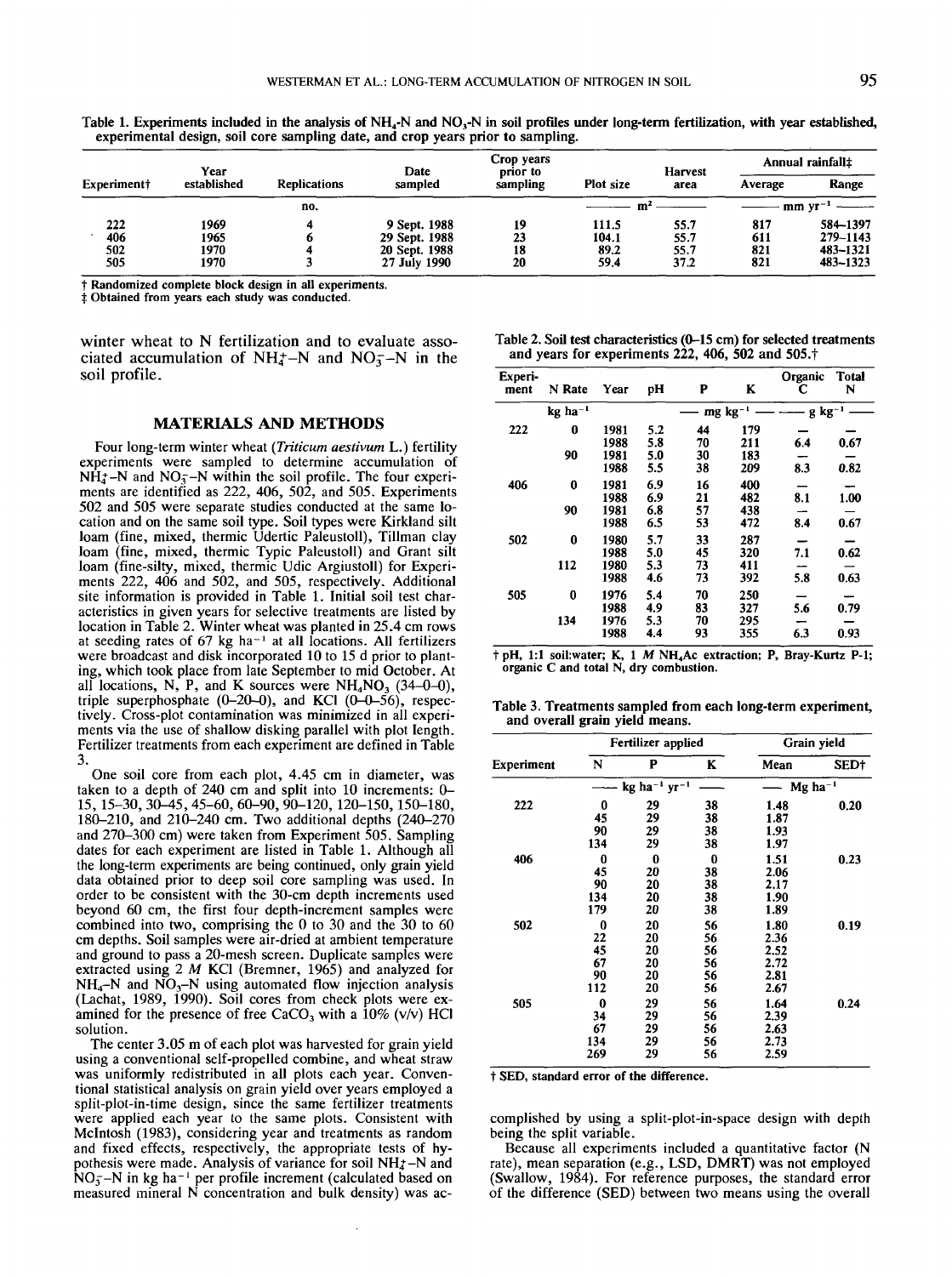Udertic Paleustoll, 0-240 cm, Exp. 222



**Fig. 1. Soil NH**<sup> $\star$ </sup> –N and NO<sub>3</sub> –N in kg ha<sup>-1</sup> per profile **increment as a function of N applied, following 19 yr of annual applications in continuous winter wheat, Experiment 222.**

error term from analysis of variance was calculated for  $NH_{4}-N$  and  $NO_{3}-N$  accumulation and grain yield (Table 3) and Fig. 1-4). Approximate statistical significance can be obtained by multiplying SED by 1.96 (t-value associated with > 120 degrees of freedom); however, significance levels are listed for main effects and contrasts for  $\text{NH}_4$ -N and NO<sub>7</sub>-N accumulation and grain yield data (Tables 4 and 5).

## **RESULTS AND DISCUSSION**

**Surface soil (0-15 cm) pH tended to decrease from the time when samples were first taken (1976-1981 pending on the trial) compared with the 1988 sampling (Table 2). An exception was noted in Experiment 222, where pH increased. This apparent increase may be related to the season when samples were taken (9 June 1981 vs. 8 Sept. 1988). All samples (both years included** in Table 2) from the other locations were obtained in September.

Grain yield means from the time each experiment was **initiated to the time deep soil cores were taken are included in Table 3. Analysis of variance on wheat grain yield for this same time period is reported by location in Table 4. At all locations, grain yield response to N rate was quadratic (Table 4). Averaged across years, no sig-**



Typic Paleustoll, 0-210 cm, Exp. 406

Fig. 2. Soil NH<sup>+</sup><sub>4</sub> -N and NO<sup>-</sup><sub>3</sub> -N in kg ha<sup>-1</sup> per profile **increment as a function of N applied, following 23 yr of annual applications in continuous winter wheat, Experiment 406.**

nificant grain yield response above N rates of 67 and 90 kg N ha $^{-1}$  (variable rates, depending on experiment) was found at any location (Tables 3 and 4). The significant year  $\times$  treatment interaction noted at each location is partially explained by the variability in yield response to applied N in different years. In general, yield differences due to N rate were small in drought years and large when moisture was not limiting. Because average grain yields did not increase at N rates in excess of  $90 \text{ kg} \text{ ha}^{-1}$ , profile soil N was expected to partially account for the differences in total N applied. Estimates of fertilizer N recovery using the difference method ranged between 40 and 60% at all locations (unpublished data, 1992), which is consistent with that found by Allison (1966).

Analysis of variance for  $NH_4^+$ –N and  $NO_3^-$ –N accumulation in  $kg$  ha<sup>-1</sup> per profile increment (30 cm) is reported by experiment in Table 5, with means shown in Fig. 1-4 for Experiments 222, 406, 502, and 505, respectively. Following more than 18 continuous years of N application, there were no treatment differences in  $NH_4^{\text{-}}-N$  accumulation at any depth except in Experiment 505 (Table 5). Accumulation of  $NH_4^+$ – $\dot{N}$  in the soil profile was notably similar at all locations, regardless of N rate (Fig. 1-4). Consistently higher  $NH_4^+$ -N levels, especially at the lower depths, were found in the check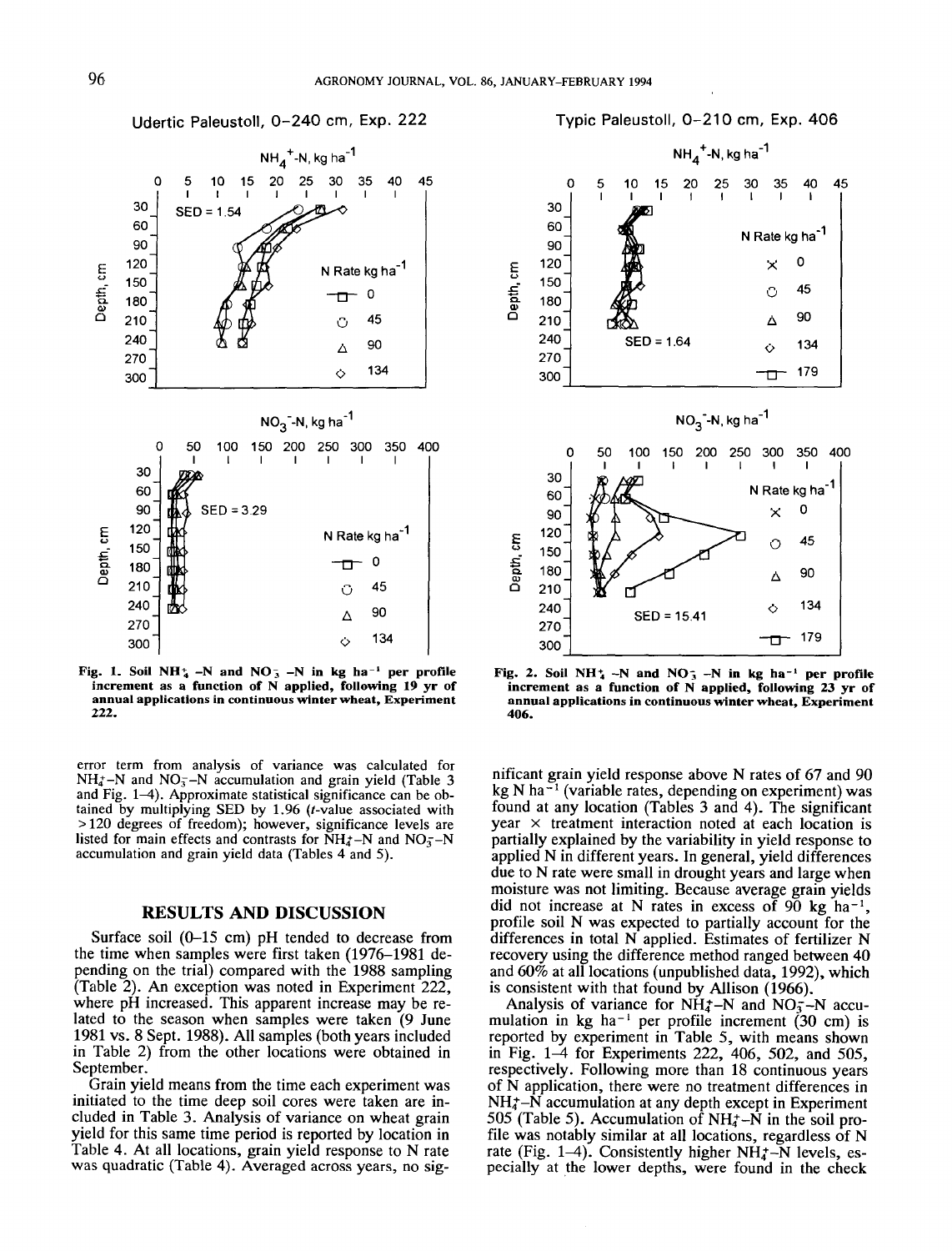



Fig. 3. Soil NH<sup>+</sup><sub>4</sub> -N and NO<sup>-</sup><sub>3</sub> -N in kg ha<sup>-1</sup> per profile increment as a function of N applied, following 18 yr of annual applications in continuous winter wheat, Experiment 502.

plots; this was considered to be a function of plot variability in Experiment 505 (Fig. 4).

Although the main effect of treatment on  $NO<sub>3</sub> - N$  accumulation was significant at all locations except Experiment 502, a significant treatment  $\times$  depth interaction restricted interpretation to simultaneous evaluation of both variables (Table 5). At all locations, no significant differences in  $NO_3^-$ -N accumulation were detected at any depth when N rates were  $\leq 90$  kg N ha<sup>-1</sup>, as compared with the check plot having received no N fertilization for >18 yr (Fig. 1–4). Nitrogen rates >90 kg N ha<sup>-1</sup> resulted in significant accumulation of  $NO<sub>3</sub> - N$  in the soil profile (Experiments 406 and 505); the range in detectable differences was less in Experiments 222 and 502 (Fig.  $1-4$ ). Because Experiments 502 and 505 were conducted at the same location (183 m apart), this provided an interesting comparison between rates. At the highest N rate employed in Experiment 502 (112 kg N ha<sup>-1</sup>),  $NO<sub>3</sub> - N$  accumulation was not significantly different from the check where no N was applied (Table 5). At the higher N rates in Experiment 505 (134 and 269 kg N ha<sup>-1</sup>), marked increases in NO<sub>3</sub>-N accumulation in the soil profile below 90 cm were found (Table 5 and Fig. 3 and 4). Excess N not consumed by microbial pools, assimilated by the crop, fixed on the exchange complex, denitrified, volatilized and/or immobilized via other pathways was expected to accumulate in subsurface horizons. Also,  $NO<sub>3</sub><sup>-</sup>-N$  accumulation was expected to occur below 60 cm, where total wheat root volumes are reduced. The decrease in  $NO<sub>3</sub> - N$  back towards back-





Fig. 4. Soil NH<sup>+</sup><sub>4</sub> -N and NO<sup>-</sup><sub>3</sub> -N in kg ha<sup>-1</sup> per profile increment as a function of N applied, following 20 yr of annual applications in continuous winter wheat, Experiment 505.

Table 4. Split plot in time analysis of variance for wheat grain yield, Mg ha<sup>-1</sup>, in long-term experiments 222, 406, 502, and 505.

| Source                                                                    | Grain yield mean squares |            |     |             |     |            |     |            |  |  |
|---------------------------------------------------------------------------|--------------------------|------------|-----|-------------|-----|------------|-----|------------|--|--|
| of variation <sup>†</sup> df Exp. 222 df Exp. 406 df Exp. 502 df Exp. 505 |                          |            |     |             |     |            |     |            |  |  |
| Rep                                                                       | 3                        | $0.469*$   | 3   | 0.175       | 3   | 0.259      | 2.  | 0.390      |  |  |
| Trt                                                                       | 3                        | $3.464**$  | 4   | $5.365***$  | 5   | $8.147**$  |     | 4 11.688** |  |  |
| N-rate linear<br>N-rate                                                   |                          | $8.176***$ |     | $2.995**$   |     | 1 31.204** |     | 1 30.112** |  |  |
| quadratic                                                                 | 1                        | $1.974**$  |     | 1 13.871**  |     | $8.720**$  |     | 1 15.998** |  |  |
| $Rep \times Trt(a)$                                                       | 9                        | 0.095      | 12  | 0.146       | 15  | 0.253      | 8   | 0.208      |  |  |
| Year                                                                      | 17                       | $9.707**$  |     | 20 14.764** | 16  | $5.613***$ | 19  | 4.492**    |  |  |
| Year $\times$ Trt                                                         | 51                       | $0.304**$  | 80  | $0.340**$   | 80  | $0.591**$  | 76  | $0.447**$  |  |  |
| <b>Residual</b>                                                           | 198                      | 0.083      | 300 | 0.103       | 288 | 0.074      | 190 | 0.088      |  |  |
| CV, %                                                                     | 16                       |            | 17  |             |     | 11         | 12  |            |  |  |

\*,\*\* Significant at the 0.01 and 0.05 probability levels, respectively. † Rep, replication; Trt, treatment; a, Error a.

ground levels at depths  $>120$  cm in Experiments 406 and 505 may have been the result of increased denitrification. Saturated conditions in profiles below the root zone are not uncommon in Experiment 406, where subsurface drainage is intermittently poor.

At Experiments 406 and 502, N rates  $\leq 90$  kg ha<sup>-1</sup> maximized grain yields (Table 3). Interestingly, no significant differences in  $NO<sub>3</sub> - N$  accumulation in the soil profile were found at any location when N rates were  $\leq 90$  kg ha<sup>-1</sup>, compared with the check. This could suggest that even liberal N recommendations (33 kg N Mg<sup>-</sup> or 2 lb N bushel<sup>-1</sup>, or approximately 50% more N than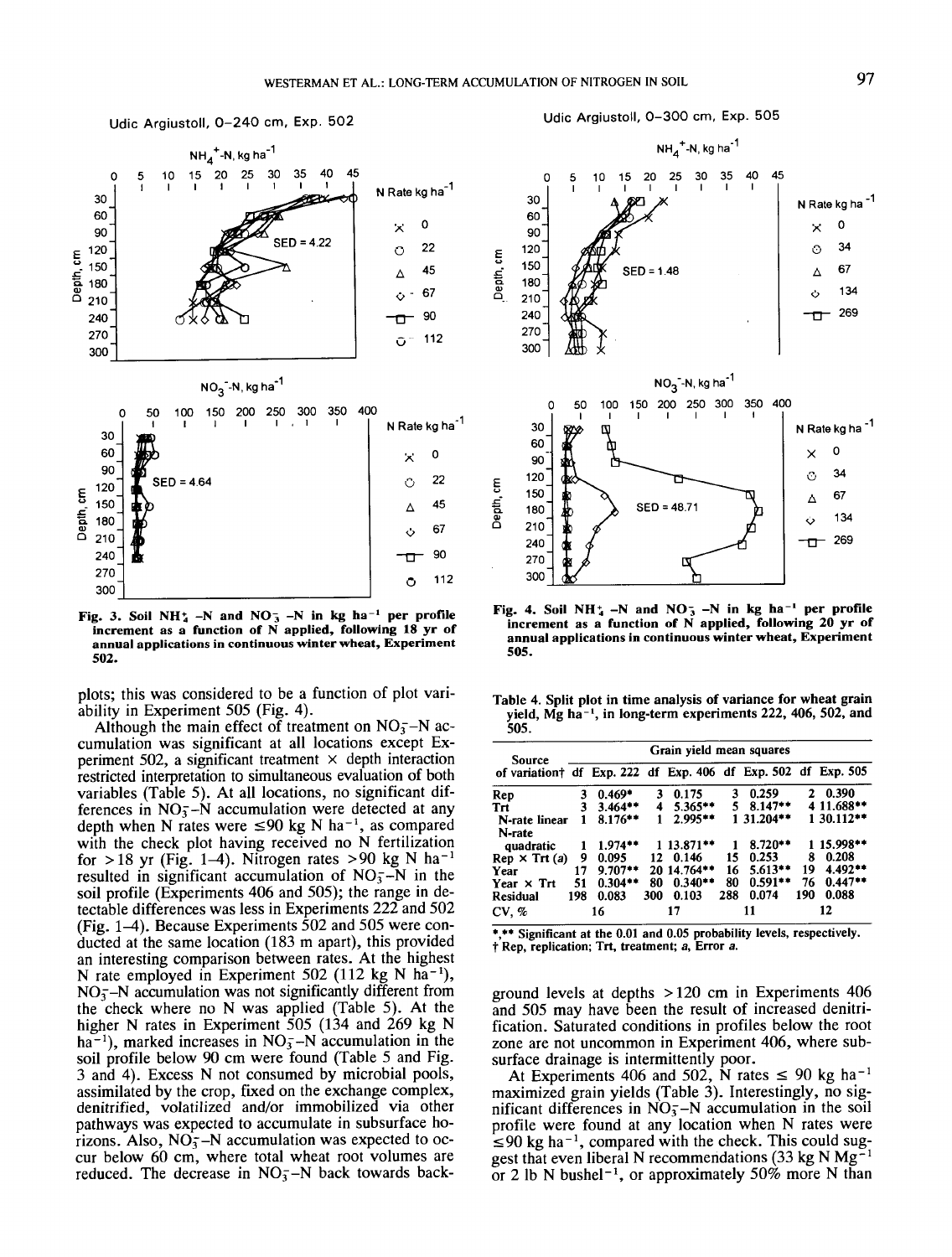| Source of<br>variation <sup>†</sup> | Mean squares |            |             |          |            |             |          |            |            |          |           |               |
|-------------------------------------|--------------|------------|-------------|----------|------------|-------------|----------|------------|------------|----------|-----------|---------------|
|                                     | Exp. 222     |            |             | Exp. 406 |            |             | Exp. 502 |            |            | Exp. 505 |           |               |
|                                     | df           | $NH - N$   | $NO3-N$     | df       | $NH_{4}-N$ | $NO3$ - $N$ | df       | $NHa-N$    | $NOx-N$    | df       | $NH - N$  | $NO3-N$       |
| Rep                                 |              | 387.14*    | $741.32**$  |          | 10.32      | 179.38      |          | 1353.62**  | 166.86     |          | $95.25**$ | 2809.94       |
| Trt                                 |              | 118.61     | 2288.57**   |          | 4.53       | 42 063.42** |          | 70.28      | 386.39     |          | $95.59**$ | 212 230.97**  |
| $Rep \times Trf(a)$                 | 15           | 80.03      | 112.41      | 12       | 7.83       | 1 341.16    | 15       | 71.85      | 218.58     | 8        | 13.11     | 4 4 7 3 . 2 1 |
| Depth                               |              | $144.67**$ | $1069.74**$ | 8        | 119.64**   | 13 541.64** | 9        | $288.47**$ | $342.70**$ | 11       | $50.64**$ | 17847.83**    |
| $Trt \times Depth$                  | 45           | 4.29       | $47.89**$   | 32       | 3.85       | 4 020.75**  | 45       | 32.31      | 52.78      | 44       | 3.62      | 8959.98**     |
| <b>Residual</b>                     | 162          | 4.72       | 21.72       | 120      | 5.40       | 474.72      | 162      | 35.68      | 43.07      | 110      | 3.27      | 3 5 5 9 . 2 2 |
| CV, %                               |              | 15         | 20          |          | 38         | 31          |          | 32         | 31         |          | 23        | 96            |

Table 5. Analysis of variance for  $NH_4$ <sup>+</sup>-N and  $NO_3$ <sup>-</sup>-N in kg ha<sup>-1</sup>, by depth (30 cm increments).

\*\*,\* Significant at the 0.01 and 0.05 probability levels, respectively

~" Rep, replication; Trt, treatment; a, Error a.

that removed in the grain) were consistent with minimizing inorganic N accumulation while also providing maximum grain yields.

Work by Jenny (1941) established that the depth where free  $CaCO<sub>3</sub>$  was found in midwestern soils was positively correlated with average annual rainfall. Consequently,

the presence of free  $CaCO<sub>3</sub>$  was used as a diagnostic indicator of the average depth of regular wetting in these soil profiles. Free CaCO<sub>3</sub> was found at depths of 60, 45, 90 and 90 cm for Experiments 222, 406, 502, and 505, respectively. Although significant amounts of  $NO<sub>z</sub> - N$ were found below these depths at all locations, this could



Fig. 5. Quadratic regression equations of average grain yield and total  $NO<sub>3</sub> -N$  accumulation in the soil profile over 19, 23, 18, and 20 yr for Experiments 222, 406, 502, and 505, respectively (vertical dashed line represents the point at which the distance between the yield curve and  $NO<sub>3</sub> -N$  accumulation curve is maximized).